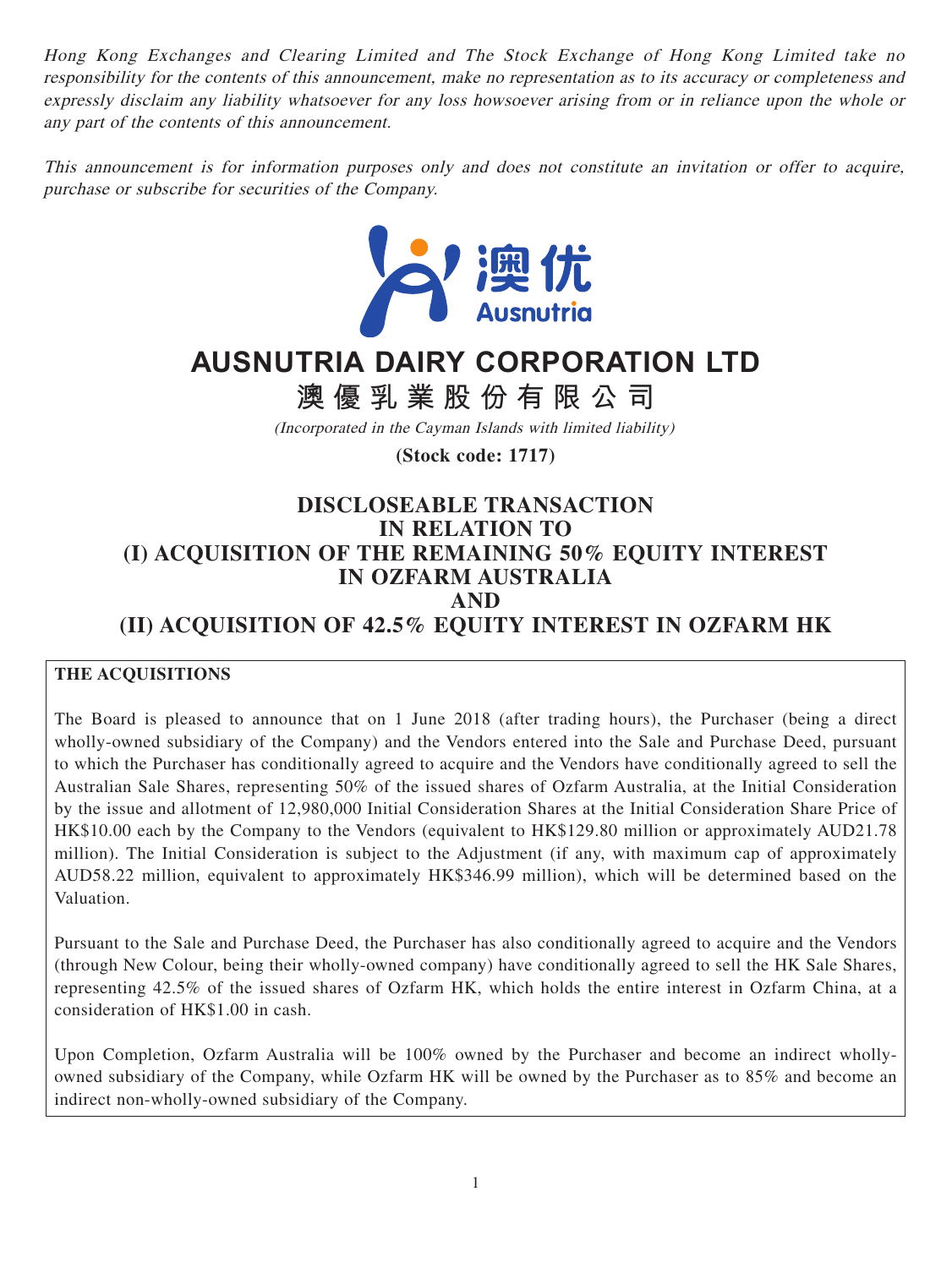## **IMPLICATIONS UNDER THE LISTING RULES**

Pursuant to Rule 14.22 of the Listing Rules, the ADP Acquisition, the grant of the ADP Put Option, the First Oz Acquisition and the grant of the Oz Vendors Put Option (details of which are set out in the Company's announcement dated 22 May 2017) and the Acquisitions (collectively, the "**Transactions**") shall be aggregated as if they were one transaction for the purpose of Chapter 14 of the Listing Rules.

Upon aggregation, as one or more of the applicable percentage ratios (as defined in Rule 14.07 of the Listing Rules) in respect of the Transactions exceed 5% but are less than 25%, the Transactions constitute discloseable transactions for the Company and are subject to reporting and announcement requirements under Chapter 14 of the Listing Rules.

Both Ozfarm Australia and Ozfarm HK are insignificant subsidiaries of the Company pursuant to Rule 14A.09(1) of the Listing Rules. Mr. Zhou is a director of Ozfarm Australia and the Vendors are substantial shareholders of Ozfarm Australia and therefore, notwithstanding Mr. Zhou's directorship in Ozfarm Australia and the Vendors' interest in Ozfarm Australia, he/they and his/their associates are not regarded as connected persons of the Company pursuant to Rule 14A.09 of the Listing Rules.

Further, as New Colour holds 42.5% equity interest of Ozfarm HK, it is a substantial shareholder of an insignificant subsidiary of the Company and therefore notwithstanding New Colour's interest in Ozfarm HK, it and its ultimate beneficial owners, i.e. the Vendors, are not regarded as connected persons of the Company pursuant to Rule 14A.09 of the Listing Rules.

Accordingly, the Acquisitions do not constitute connected transactions of the Company under Chapter 14A of the Listing Rules.

## **INTRODUCTION**

Reference is made to the Company's announcement dated 22 May 2017 in relation to, among other things, the First Oz Acquisition. On 22 May 2017, the Purchaser and the Vendors entered into the First Oz SPD and following the completion of the First Oz Acquisition on 5 July 2017, Ozfarm Australia is equally owned by the Purchaser and the Vendors.

The Board is pleased to announce that on 1 June 2018 (after trading hours), the Purchaser (being a direct whollyowned subsidiary of the Company) and the Vendors entered into the Sale and Purchase Deed, pursuant to which the Purchaser has conditionally agreed to acquire and the Vendors have conditionally agreed to sell the Australian Sale Shares, representing the 50% of the issued shares of Ozfarm Australia, at the Initial Consideration by the issue and allotment of 12,980,000 Initial Consideration Shares at the Initial Consideration Share Price of HK\$10.00 each by the Company to the Vendors (equivalent to HK\$129.80 million or approximately AUD21.78 million). The Initial Consideration is subject to the Adjustment (if any, with a maximum cap of approximately AUD58.22 million), which will be determined based on the Valuation.

Pursuant to the Sale and Purchase Deed, the Purchaser has also conditionally agreed to acquire and the Vendors (through New Colour, being their wholly-owned company) have conditionally agreed to sell the HK Sale Shares, representing 42.5% of the issued shares of Ozfarm HK, which holds the entire interest in Ozfarm China, at a consideration of HK\$1.00 in cash.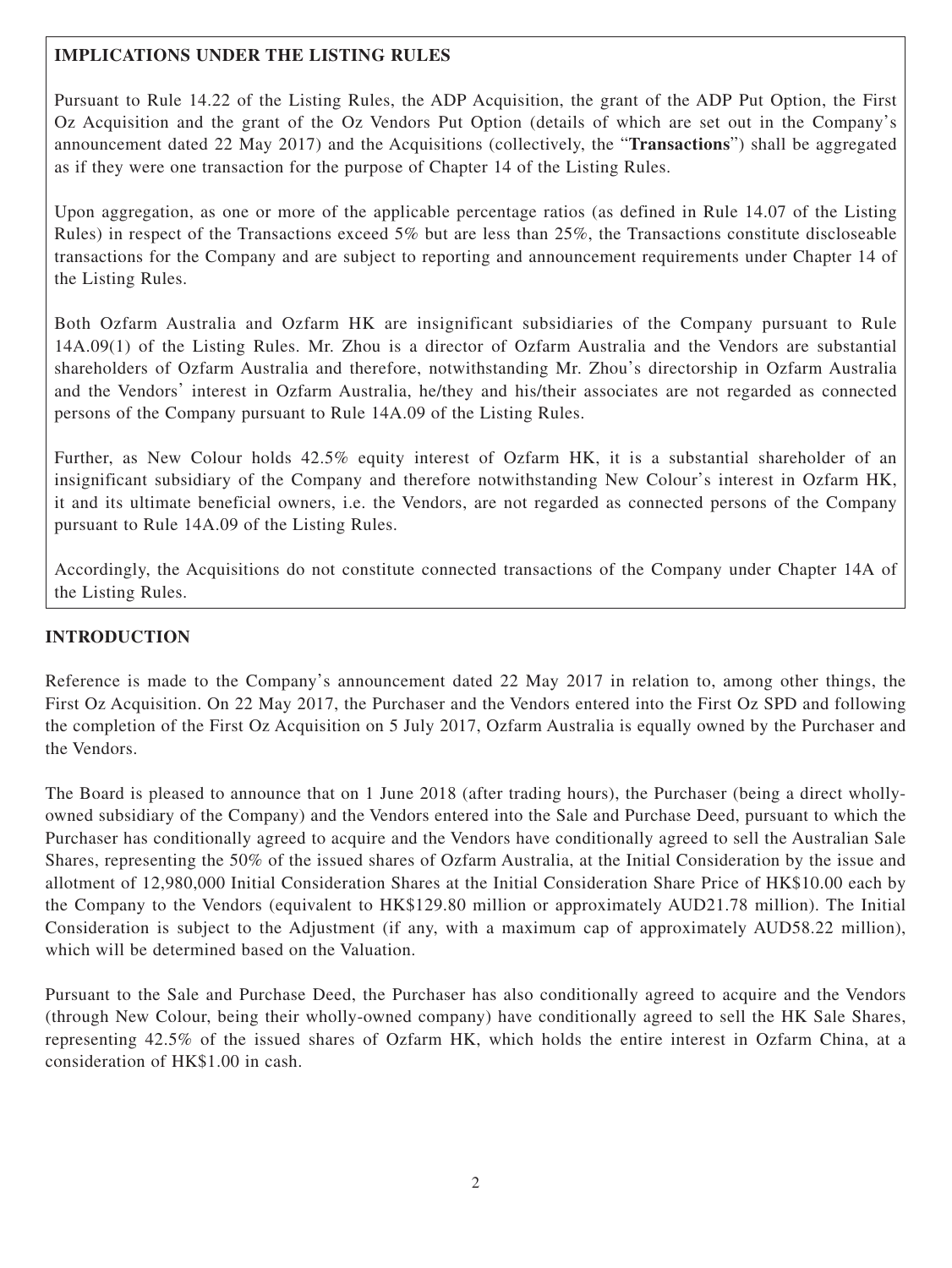## **SALE AND PURCHASE DEED**

Principal terms of the Sale and Purchase Deed are set out below:

**Date** : 1 June 2018 (after trading hours) **Parties** : (i) Spring Choice Limited, being the Purchaser; (ii) Mr. Zhou and Ms. Shi, being the Vendors;

- (iii) New Colour Investment Limited, being the beneficial owner of the HK Sale Shares;
- (iv) Ozfarm Royal Pty Ltd, being one of the target companies; and
- (v) Ozfarm Royal (HK) Limited, being one of the target companies.

As at the date of this announcement, (i) Mr. Zhou is a director of certain insignificant subsidiaries of the Company; (ii) the Vendors are substantial shareholders of certain insignificant subsidiaries; and (iii) New Colour is whollyowned by the Vendors and it is a substantial shareholder of an insignificant subsidiary of the Company. Save as the abovementioned, to the best of the Directors' knowledge, information and belief having made all reasonable enquiries, the Vendors, New Colour and their ultimate beneficial owners are parties independent from the Company and its connected persons as at the date of this announcement.

#### **Subject matter**

Pursuant to the Sale and Purchase Deed, the Purchaser has conditionally agreed to acquire and the Vendors have conditionally agreed to sell (i) the Australian Sale Shares, representing the 50% of the issued shares of Ozfarm Australia; and (ii) the HK Sale Shares through New Colour (a wholly-owned company of the Vendors), representing 42.5% of the issued shares of Ozfarm HK.

Upon Completion, Ozfarm Australia will become an indirectly wholly-owned subsidiary of the Company, while Ozfarm HK will become an indirectly non-wholly-owned subsidiary of the Company and will be owned as to 85% and 15% by the Purchaser and certain senior managements of Ozfarm China respectively.

## **Consideration**

## **Australian Sale Shares**

Pursuant to the Sale and Purchase Deed, the consideration payable by the Purchaser to the Vendors for the acquisition of the Australian Sale Shares shall be the Initial Consideration of HK\$129.80 million (equivalent to approximately AUD21.78 million), subject to the Adjustment (if any, with a maximum cap of approximately AUD58.22 million, equivalent to approximately HK\$346.99 million). In any event, the Initial Consideration and the Adjustment shall not exceed AUD80,000,048 in aggregate.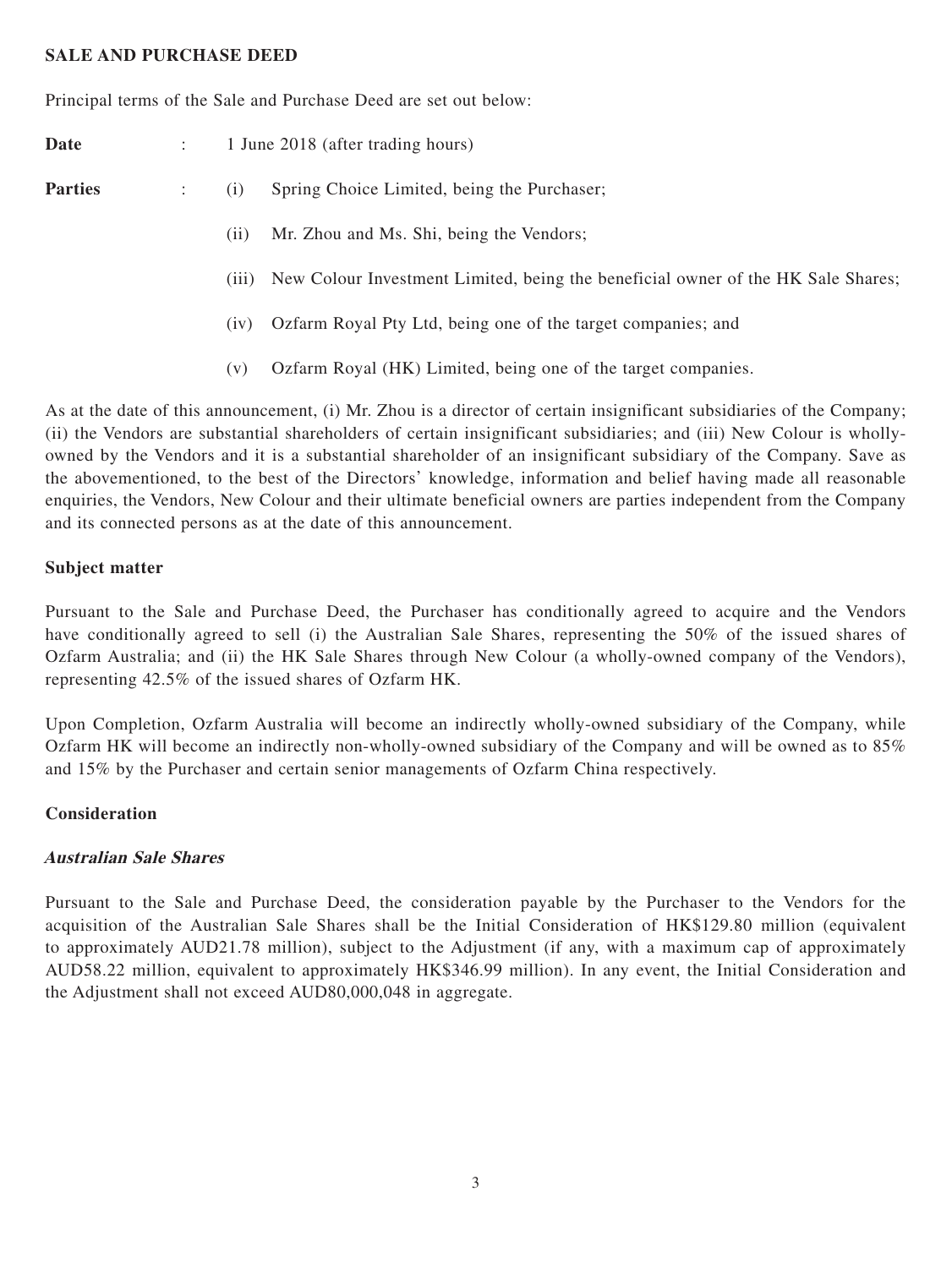## (i) Initial Consideration

The Initial Consideration shall be satisfied by the issue and allotment of 12,980,000 Initial Consideration Shares at the Initial Consideration Share Price of HK\$10.00 each by the Company to the Vendors.

The Initial Consideration is determined after arm's length negotiations between the Purchaser and the Vendors with reference to, among others, the consideration of the First Oz Acquisition, the financial performance of Ozfarm Australia since the First Oz Acquisition and the fact that Ozfarm's series of infant formula have succeeded in the filing with CFDA in 2017.

## Number of Initial Consideration Shares

As at the date of this announcement, the Company has 1,309,056,653 Shares in issue. Assuming there will be no change in the total number of issued Shares of the Company between the date of this announcement and the date of the issue and allotment of the Initial Consideration Shares, 12,980,000 Initial Consideration Shares represents:

- (a) 0.99% of the total number of issued Shares of the Company as at the date of this announcement; and
- (b) 0.98% of the total number of issued Shares of the Company as enlarged by the issue and allotment of the Initial Consideration Shares.

The aggregate nominal value of the Initial Consideration Shares is HK\$1,298,000.

## Share price

The Initial Consideration Share Price of HK\$10.00 per Initial Consideration Share represents:

- (a) a discount of approximately 0.99% to the closing price of HK\$10.10 per Share as quoted on the Stock Exchange on the date of this announcement;
- (b) a premium of approximately 0.30% to the average closing price of approximately HK\$9.97 per Share as quoted on the Stock Exchange for the last five consecutive trading days up to and including the date of this announcement; and
- (c) a discount of approximately 0.10% to the average closing price of approximately HK\$10.01 per Share as quoted on the Stock Exchange for the last ten consecutive trading days up to and including the date of this announcement.

The Initial Consideration Share Price was determined after arm's length negotiations between the Purchaser and the Vendors with reference to the recent market price of the Shares.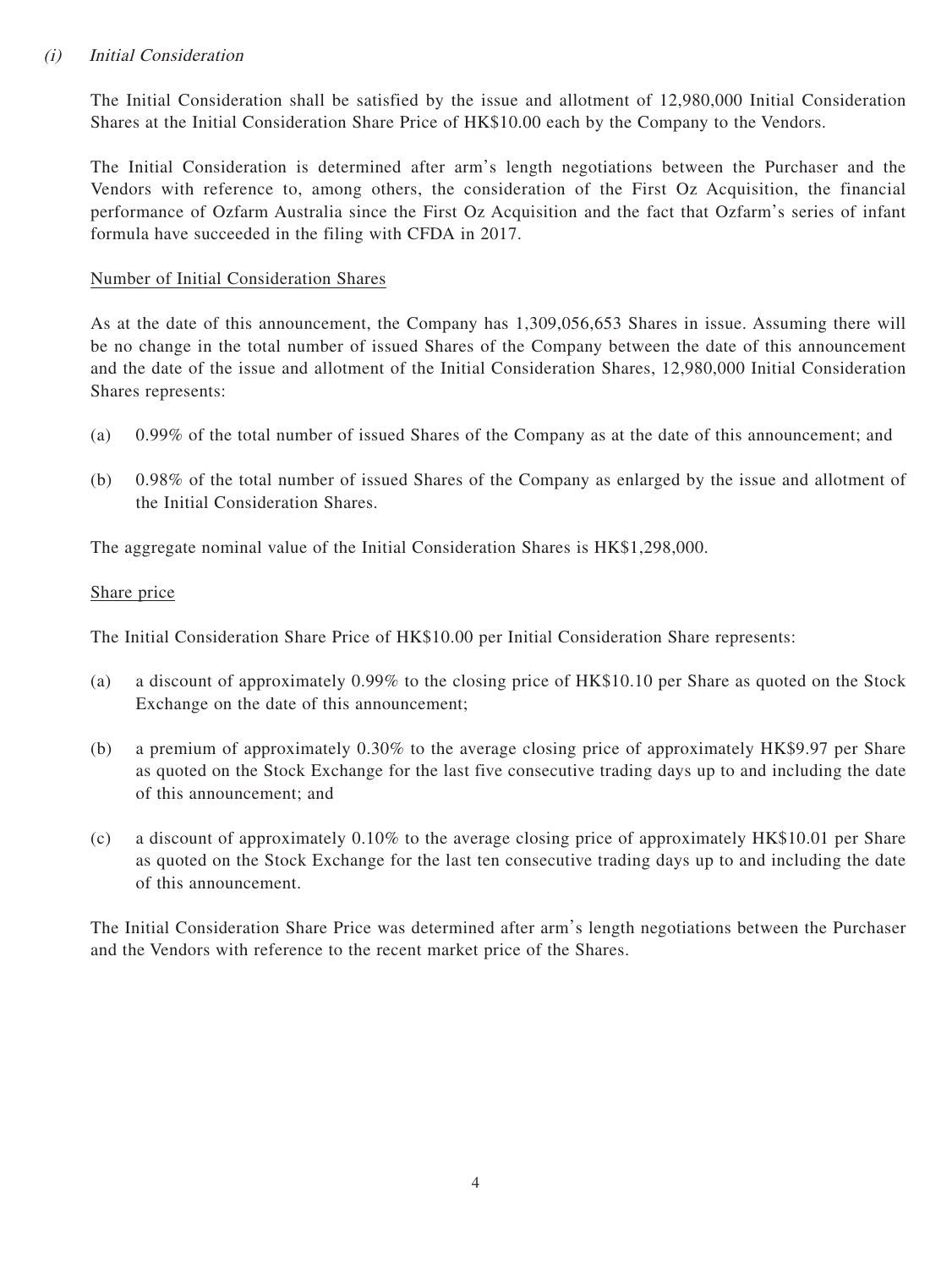## Lock-up undertakings

Pursuant to the Sale and Purchase Deed, each of the Vendors undertakes to the Purchaser that it will not, other than with the prior written consent of the Company for the following periods and in respect of the relevant portion of the Initial Consideration Shares, sell, transfer or otherwise dispose of all or any of the Initial Consideration Shares or any beneficial interest in the Initial Consideration Shares as follows:

- (a) in respect of the 30% of the Initial Consideration Shares, a period of six (6) months after the date of the Sale and Purchase Deed;
- (b) in respect of the another 30% of the Initial Consideration Shares, a period of one (1) year after the date of the Sale and Purchase Deed; and
- (c) in respect of the remaining 40% of the Initial Consideration Shares, a period of two (2) years after the date of the Sale and Purchase Deed.

## (ii) Adjustment

Pursuant to the Sale and Purchase Deed, the Initial Consideration is subject to an adjustment upon finalisation of the Valuation, which will be conducted in accordance with the following formula:

$$
\{[(A + B) \div 2 \times 6] + Cash - Debts\} \times 50\%
$$

where:

- "A" = the audited EBIT of the Ozfarm Group for the financial year immediately prior to the Settlement Date
- "B" = the audited EBIT of the Ozfarm Group for the financial year immediately prior to the financial year referred to in A
- "Cash" = cash and cash equivalents as represented by the amount recorded in the general ledger of the Ozfarm Group and which comprises cash in hand and cash at bank as at the Settlement Date
- "Debt" = any amount of indebtedness in respect of monies borrowed by the Ozfarm Group excluding any trade creditors or trade payables as at the Settlement Date

If the value of the Sale Shares calculated in accordance with the above formula is higher than AUD21,778,524, the Purchaser shall on the Settlement Date pay to the Vendors the difference between the value of the Sale Shares and AUD21,778,524, with a maximum cap of AUD58,221,524, by cash or by the issue and allotment of the Adjustment Shares (or any combination at the discretion of the Purchaser).

The maximum cap of the Adjustment of approximately AUD58.22 million is determined after arm's length negotiations between the Purchaser and the Vendors with reference to, among others, (i) the historical financial performance of Ozfarm Australia; (ii) its rising market position and its increased recognition on formula milk products, in particular on pregnant mother formula in Australia; and (iii) the anticipated positive contribution as a result of its success in fulfilling the brand registration of Ozfarm with the CFDA.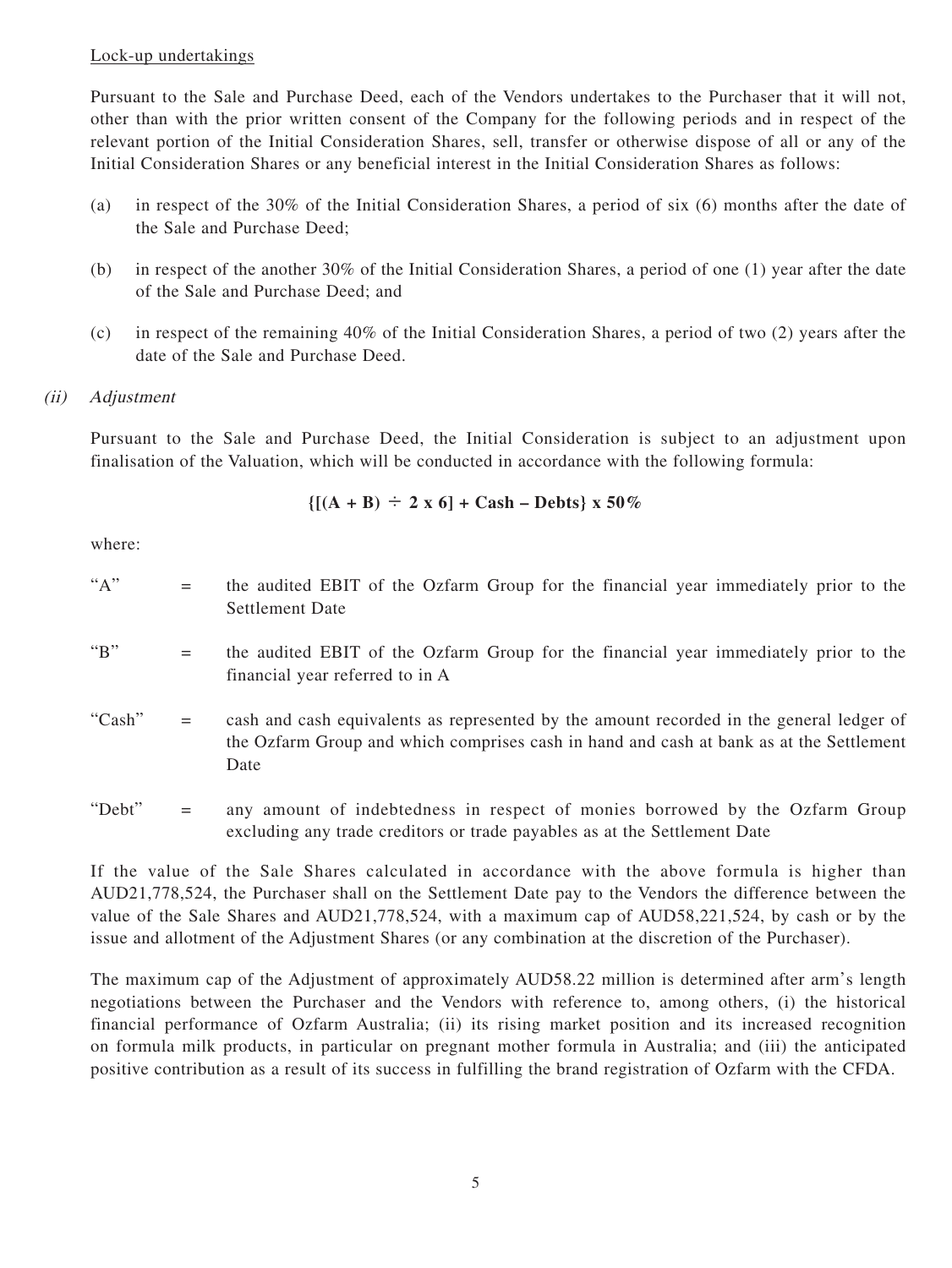## Share price

In the event that the Adjustment is settled by the issue and allotment of the Adjustment Shares, the value of each Adjustment Share shall be the higher of:

- (a) the closing price on the Stock Exchange on the day immediately prior to the Settlement Date; and
- (b) the average closing price on the Stock Exchange in the previous five (5) trading days prior to the Settlement Date.

## Number of maximum Consideration Shares

Assuming the Adjustment of approximately AUD58.22 million will be fully settled by the issue and allotment of the Adjustment Shares and the value of each Adjustment Share will be the same as the Initial Consideration Share Price, the maximum number of the Consideration Shares will be 47,680,028 Shares. Assuming there will be no change in the total number of the issued Shares between the date of this announcement and the date of the issue and allotment of the Consideration Shares, maximum number of 47,680,028 Consideration Shares represents:

- (a) 3.64% of the total number of the issued Shares as at the date of this announcement; and
- (b) 3.51% of the total number of the issued Shares as enlarged by the issue and allotment of the Consideration Shares.

The aggregate nominal value of the maximum Consideration Shares is HK\$4,768,002.80.

## **HK Sale Shares**

Pursuant to the Sale and Purchase Deed, the consideration payable by the Purchaser to the Vendors (through New Colour) for the acquisition of the HK Sale Shares of HK\$1.00 shall be fully settled by cash.

The consideration is determined after arm's length negotiations between the Purchaser and the Vendors with reference to, among others, the net assets value of Ozfarm HK and its subsidiary, which are principally engaged in the marketing and distribution of Ozfarm branded formula milk products in the PRC as at the date of this announcement.

## **Conditions precedent**

Completion of the Acquisitions shall be conditional upon the fulfillment of the following conditions:

- (i) the grant of FIRB Approval in respect of the purchase of the Australian Sale Shares by the Purchaser (if required); and
- (ii) the grant of approval from the Stock Exchange for the issue of the Consideration Shares.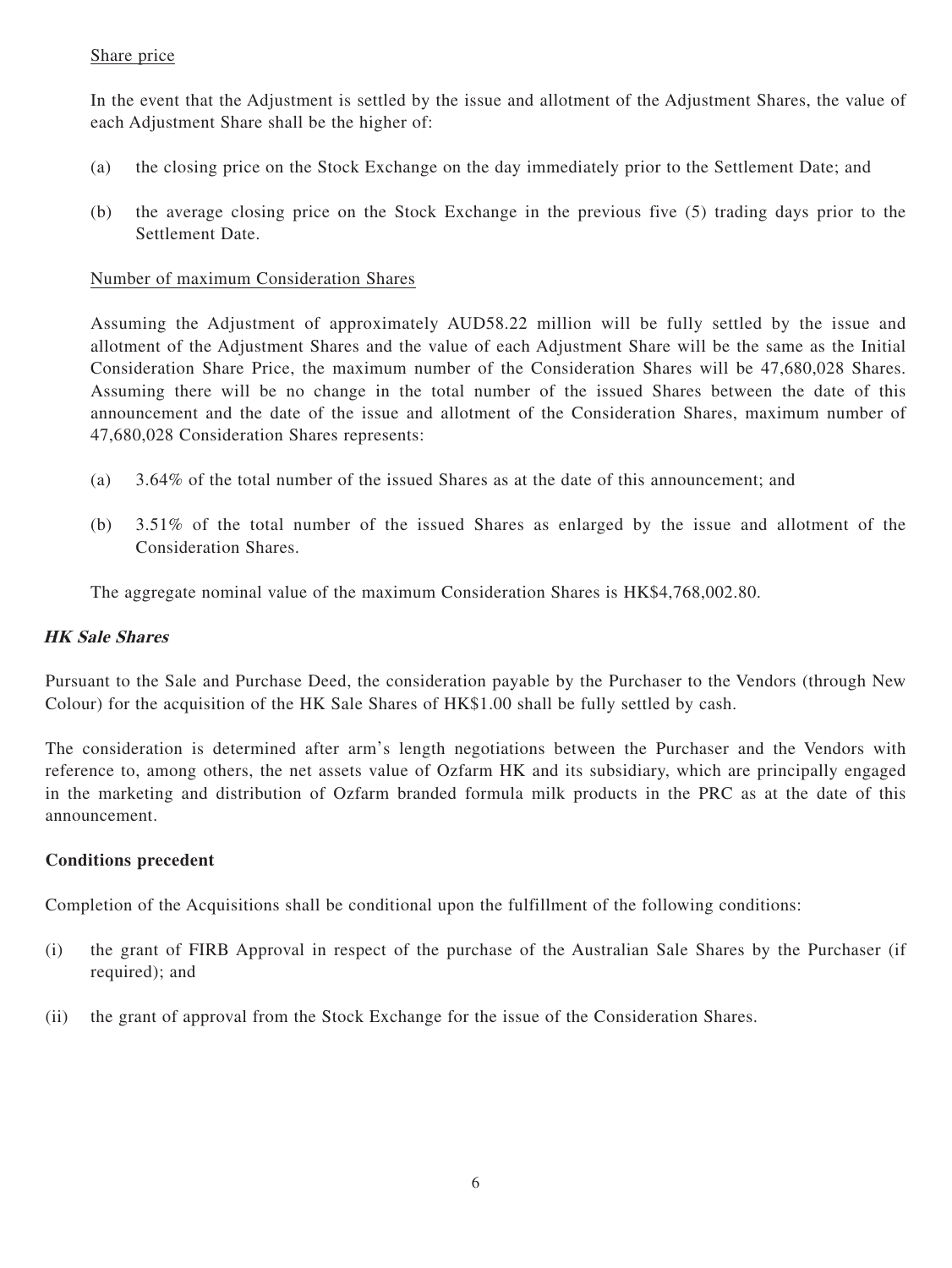Condition precedent (i) as set out above may be waived in writing by the Purchaser. Condition precedent (ii) as set out above may be waived in writing by the Purchaser and the Vendors. If any of the conditions precedent set out above is not satisfied or waived on or before 20 July 2018, the Purchaser or the Vendors may terminate the Sale and Purchaser Deed by written notice.

As at the date of this announcement, none of the above conditions have been fulfilled.

## **Completion**

Subject to the fulfillment of the conditions precedent set out above, the Completion shall take place on the Completion Date. Upon Completion, Ozfarm Australia will be 100% owned by the Purchaser and become an indirect wholly-owned subsidiary of the Company, while Ozfarm HK will be owned by the Purchaser as to 85% and become an indirect non-wholly-owned subsidiary of the Company. The financial results, assets and liabilities of the Ozfarm Group will be consolidated into the consolidated financial statements of the Company.

## **REASONS FOR AND BENEFITS OF THE ACQUISITIONS**

The Group is principally engaged in the dairy business, in particular on the manufacture and distribution of infant formula, where it has established a strong foundation over the years. In view of the increasing health awareness of the general public, particularly in the PRC, the Group has been expanding its production and upstream sourcing capability and distribution network in the dairy industry sector. As stated in the Group's annual report 2017, the Group has been active in streamlining the operations of the nutrition business and identifying the key and potential products to be introduced and launched in overseas market.

Ozfarm Australia was founded in 1998 and is principally engaged in the infant formula and nutrition business, operates on formula milk products from infant, children, pregnant mother to elderly under its own brand name Oz Farm®. For the year ended 31 December 2017, Ozfarm Australia had provided the Group with positive contribution as illustrated by the share of profit of a joint venture.

The Board is of the view that Ozfarm Australia will continue to grow steadily and positively contribute to the Group based on (i) the rapid growth in the nutrition product market in and outside the PRC; (ii) Ozfarm Australia owns the number one maternal women's milk powder brand in Australia; and (iii) Ozfarm Australia has obtained the registration of its infant formula with the CFDA.

As such, the Board considers the acquisition of the Australian Sale Shares, which in turn makes Ozfarm Australia become a wholly-owned subsidiary of the Company, will (i) enable the Group to own 100% of the brands and products of Ozfarm Australia for better allocation of internal resources of the Group; (ii) enable the Group to further expand and develop its markets in Australia, the PRC and overseas by taking advantage of the reputation of Ozfarm Australia; (iii) facilitate the perfection of the Group's current product range offered; and (iv) create better synergy with the Group as a whole, and hence improve the operational efficiency.

Ozfarm HK was established in 2017, together with its subsidiary, is principally engaged in the distribution and marketing of formula milk powder and nutrition products business in the PRC through Ozfarm China. The acquisition of the HK Sale Shares is expected to enhance better implementation of the operating philosophies and strategies of the Company into Ozfarm HK and its subsidiary by having majority control in Ozfarm HK and its subsidiary, and hence facilitate the distribution and marketing of the Group's nutrition products in the PRC.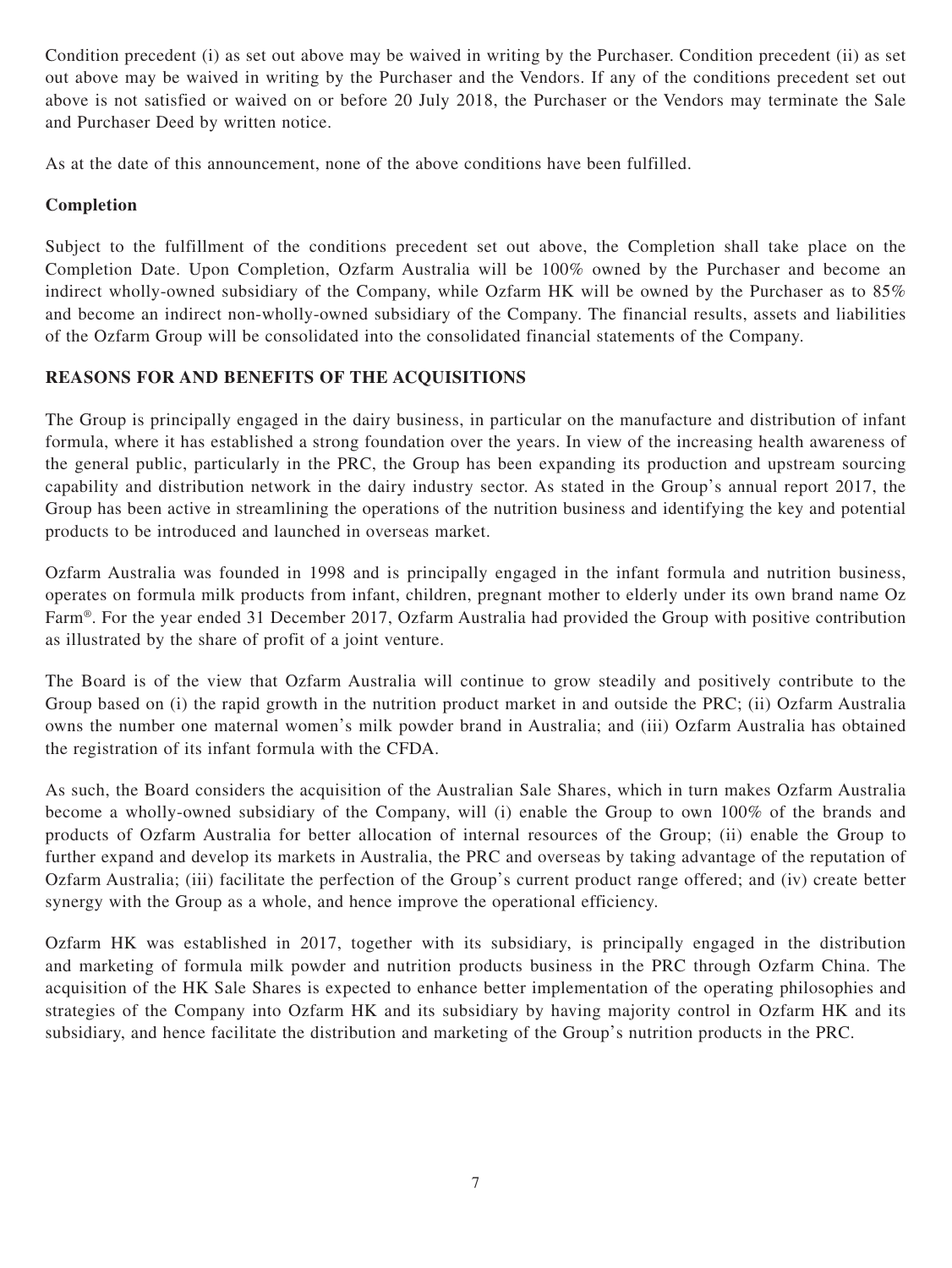Settlement by way of issue and allotment of the Consideration Shares to the Vendors reflects the confidence and commitment of the Vendors towards the long-term and sustainable development of the Group. The lockup undertakings of the Vendors in connection with the Initial Consideration Shares (details are set out under the paragraph headed "Sale and Purchase Deed – Consideration – Australian Sale Shares – Initial Consideration – Lock-up undertakings" in this announcement) also provides incentives to the relevant Vendors and will allow the Group to retain and motivate experienced talents for the continual operation and development of the Group.

The Board considers that the terms of the Sale and Purchase Deed are fair and reasonable, on normal commercial terms and in the interests of the Company and the Shareholders as a whole.

## **SHAREHOLDING STRUCTURE OF THE COMPANY**

For illustration purpose only, the following table sets out the effect of the issue of the Consideration Shares on the shareholding structure of the Company as at the date of this announcement and assuming (i) the Completion having taken place; (ii) the maximum number of the Consideration Shares having been issued and allotted; and (iii) the value of each Adjustment Share will be the same as the Initial Consideration Share Price, without taking into account any other new Shares, if any, after the date of this announcement and prior to the Completion.

| As at the date of<br>this announcement |         | issue and allotment of<br><b>Initial Consideration Shares</b> |          | maximum number of<br><b>Consideration Shares</b> |                                                   |
|----------------------------------------|---------|---------------------------------------------------------------|----------|--------------------------------------------------|---------------------------------------------------|
|                                        |         |                                                               |          |                                                  |                                                   |
| <b>Shares</b>                          | %       | <b>Shares</b>                                                 | %        | <b>Shares</b>                                    | %                                                 |
|                                        |         | 6,619,800                                                     | $0.50\%$ | 24,316,814                                       | 1.79%                                             |
|                                        |         | 6,360,200                                                     | 0.48%    | 23, 363, 214                                     | 1.72%                                             |
| 361,738,129                            | 27.63%  | 361,738,129                                                   | 27.36%   | 361,738,129                                      | 26.67%                                            |
| 123, 355, 375                          | 9.42%   | 123, 355, 375                                                 | 9.33%    | 123, 355, 375                                    | 9.09%                                             |
| 20,838,268                             | 1.59%   | 20,838,268                                                    | 1.58%    | 20,838,268                                       | 1.54%                                             |
| 163,005,230                            | 12.45%  | 163,005,230                                                   | 12.33%   | 163,005,230                                      | 12.01%                                            |
| 107,339,085                            | 8.20%   | 107,339,085                                                   | 8.12%    | 107,339,085                                      | 7.91%                                             |
| 532,780,566                            | 40.71%  | 532,780,566                                                   | 40.30%   | 532,780,566                                      | 39.27%                                            |
| 1,309,056,653                          | 100.00% | 1,322,036,653                                                 | 100.00%  | 1,356,736,681                                    | 100.00%                                           |
|                                        |         |                                                               |          | <b>Immediately</b> upon                          | <b>Immediately</b> upon<br>issue and allotment of |

Notes:

- 1. As at the date of this announcement, Center Laboratories Inc. beneficially owns 361,738,129 Shares. Both BioEngine Capital Inc. and BioEngine Technology Development Inc., which hold 123,355,375 Shares and 20,838,268 Shares respectively, are nonwholly-owned subsidiaries of Center Laboratories Inc. Accordingly, Center Laboratories Inc. is deemed to be interested in a total of 505,931,772 Shares.
- 2. As at the date of this announcement, Mr. Bartle van der Meer beneficially owns 800,000 Shares. Dutch Dairy Investments HK Limited, which holds 162,205,230 Shares, is wholly-owned by Dutch Dairy Investments B.V. Dutch Dairy Investments B.V. is owned as to 50.00% by Fan Deming B.V., which is wholly-owned by Mr. Bartle van der Meer. Accordingly, Mr. Bartle van der Meer is deemed to be interested in a total of 163,005,230 Shares under the SFO.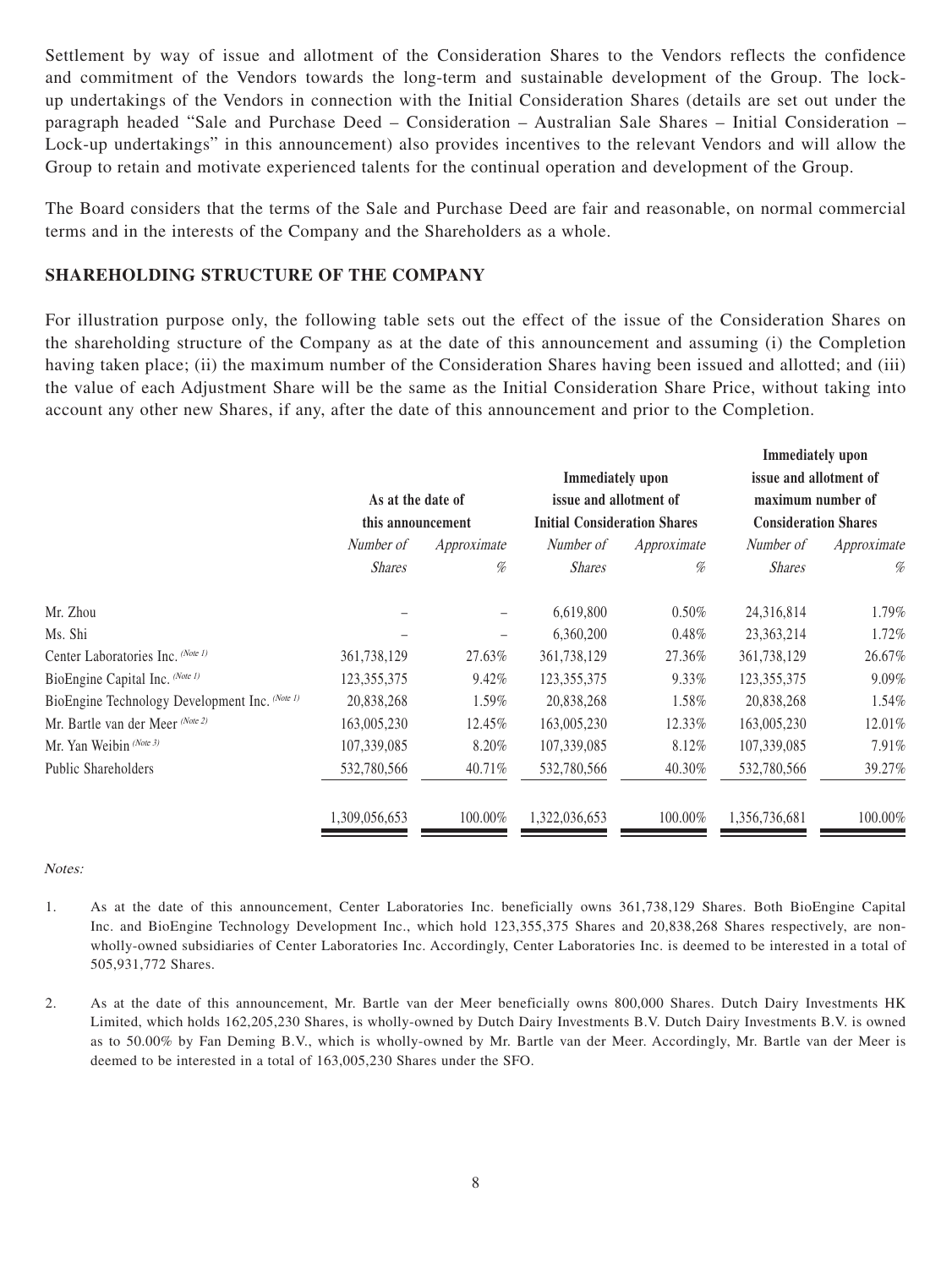- 3. As at the date of this announcement, Mr. Yan Weibin beneficially owns 800,000 Shares. Ausnutria Holding Co. Ltd., which holds 106,539,085 Shares, is wholly-owned by Mr. Yan Weibin. Accordingly, Mr. Yan Weibin is deemed to be interested in 107,339,085 Shares under the SFO.
- 4. The percentages of the Shares are rounded to the nearest two decimal places, and the total number of the percentages may not add up to 100% due to rounding.

## **INFORMATION OF OZFARM AUSTRALIA**

Ozfarm Australia is a company incorporated in Australia with limited liability and is principally engaged in the infant formula and nutrition business, operates on formula milk products from infant, children, pregnant mother to elderly under its own brand name Oz Farm®. Founded in 1998, Oz Farm® brand has gained a high market perception that its products to be "green, nature, safe and good quality", in particular, its pregnant mother formula is the best-selling pregnant mother formula in Australia. Besides, a number of Oz Farm® products have been accredited gold or silver awards in the recent years by the Dairy Industry Association of Australia.

As at the date of this announcement, Ozfarm Australia is equally owned by the Purchaser and the Vendors.

#### **Financial information of Ozfarm Australia**

Set out below is the summary of the key financial information of Ozfarm Australia for the two financial years ended 30 June 2016 and 2017 and the ten months ended 30 April 2018:

|                                         |                   |              | <b>Ten months</b>    |
|-----------------------------------------|-------------------|--------------|----------------------|
|                                         | <b>Year ended</b> | Year ended   | ended                |
|                                         | 30 June 2016      | 30 June 2017 | <b>30 April 2018</b> |
|                                         | AUD'000           | AUD'000      | AUD'000              |
| Revenue                                 | 7,025.7           | 10,264.9     | 17,946.3             |
| Net profit before interest and taxation | 647.8             | 1,825.2      | 3,545.2              |
| Net profit after interest and taxation  | 435.2             | 1,271.3      | 2,479.8              |
|                                         |                   |              | As at                |
|                                         |                   |              | <b>30 April 2018</b> |
|                                         |                   |              | AUD'000              |
| Net assets                              |                   |              | 7,168.9              |

## **INFORMATION OF OZFARM HK**

Ozfarm HK, a company incorporated in Hong Kong, is principally engaged in investment holding and holds the entire interest in Ozfarm China, which is a company established in the PRC and principally engaged in the marketing and distribution of Ozfarm branded formula milk products in the PRC.

As at the date of this announcement, Ozfarm HK is owned as to 42.5%, 42.5% and 15% by the Purchaser, New Colour and certain senior managements of Ozfarm China respectively.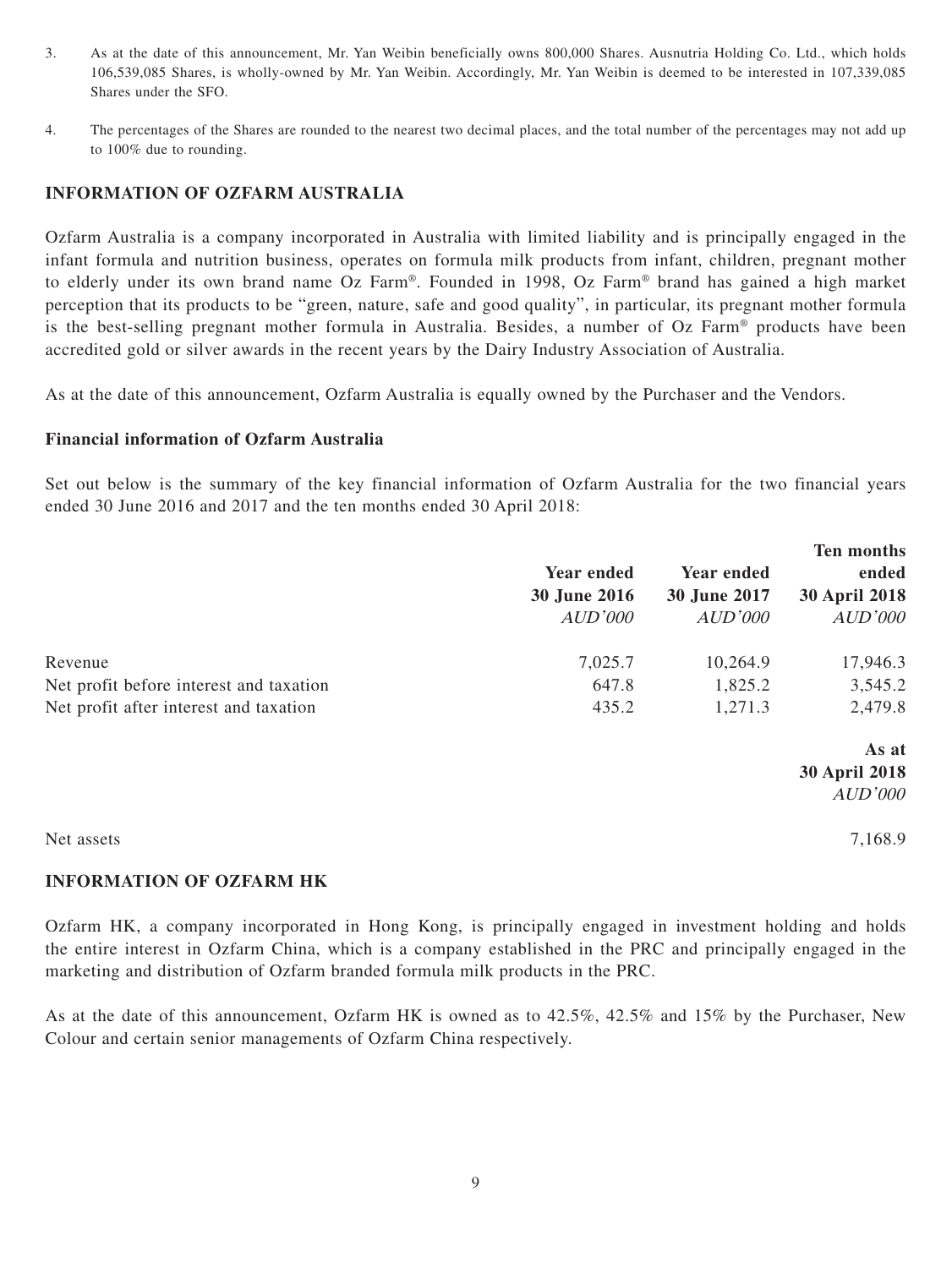## **Consolidated financial information of Ozfarm HK**

Set out below is the summary of the key consolidated financial information of Ozfarm HK for the period from 7 August 2017 (being the date of incorporation of Ozfarm HK) to 31 December 2017 and the four months ended 30 April 2018:

|                                                | <b>Period from</b> |                      |  |
|------------------------------------------------|--------------------|----------------------|--|
|                                                | 7 August           | Four months          |  |
|                                                | 2017 to            | ended                |  |
|                                                | 31 December        | 30 April<br>2018     |  |
|                                                | 2017               |                      |  |
|                                                | <b>RMB'000</b>     | <b>RMB'000</b>       |  |
| Revenue                                        | 5,062.9            | 7,987.8              |  |
| Net profit/(loss) before interest and taxation | (502.6)            | 295.9                |  |
| Net profit/(loss) after interest and taxation  | (502.6)            | 295.9                |  |
|                                                |                    | As at                |  |
|                                                |                    | <b>30 April 2018</b> |  |
|                                                |                    | <b>RMB'000</b>       |  |
| Net liabilities                                |                    | (205.9)              |  |

## **INFORMATION OF THE GROUP, THE PURCHASER AND THE VENDORS**

#### **The Group**

The Company acts as an investment holding company of the Group. The Group is principally engaged in (i) the dairy industry with activities ranging from research and development, milk collection, processing, production, packaging, marketing and distribution of infant formula and other dairy products to customers in the PRC and other overseas countries; and (ii) research and development, production, marketing and distribution of nutrition products to customers principally located in the PRC, Australia and New Zealand.

## **The Purchaser**

Spring Choice Limited, a company incorporated in the British Virgin Islands and a wholly-owned subsidiary of the Company, is an investment holding company of the Group. As at the date of this announcement, the Purchaser owns 50% and 42.5% of all the issued shares of Ozfarm Australia and Ozfarm HK respectively.

## **The Vendors**

Mr. Zhou and his spouse, Ms. Shi, are the Vendors and the beneficial owners of the 50% equity interest of Ozfarm Australia and the ultimate beneficial owners 42.5% equity interest of Ozfarm HK as at the date of this announcement.

Mr. Zhou graduated from Hebei Medical University with a bachelor of medicine degree in 1983. He is the founder of Hebei Aohua Trading Company Limited\*(河北澳華商貿有限公司), a company focuses on food import and export. Mr. Zhou has sponsored multiple events to improve Australian Chinese trade and is awarded Honorary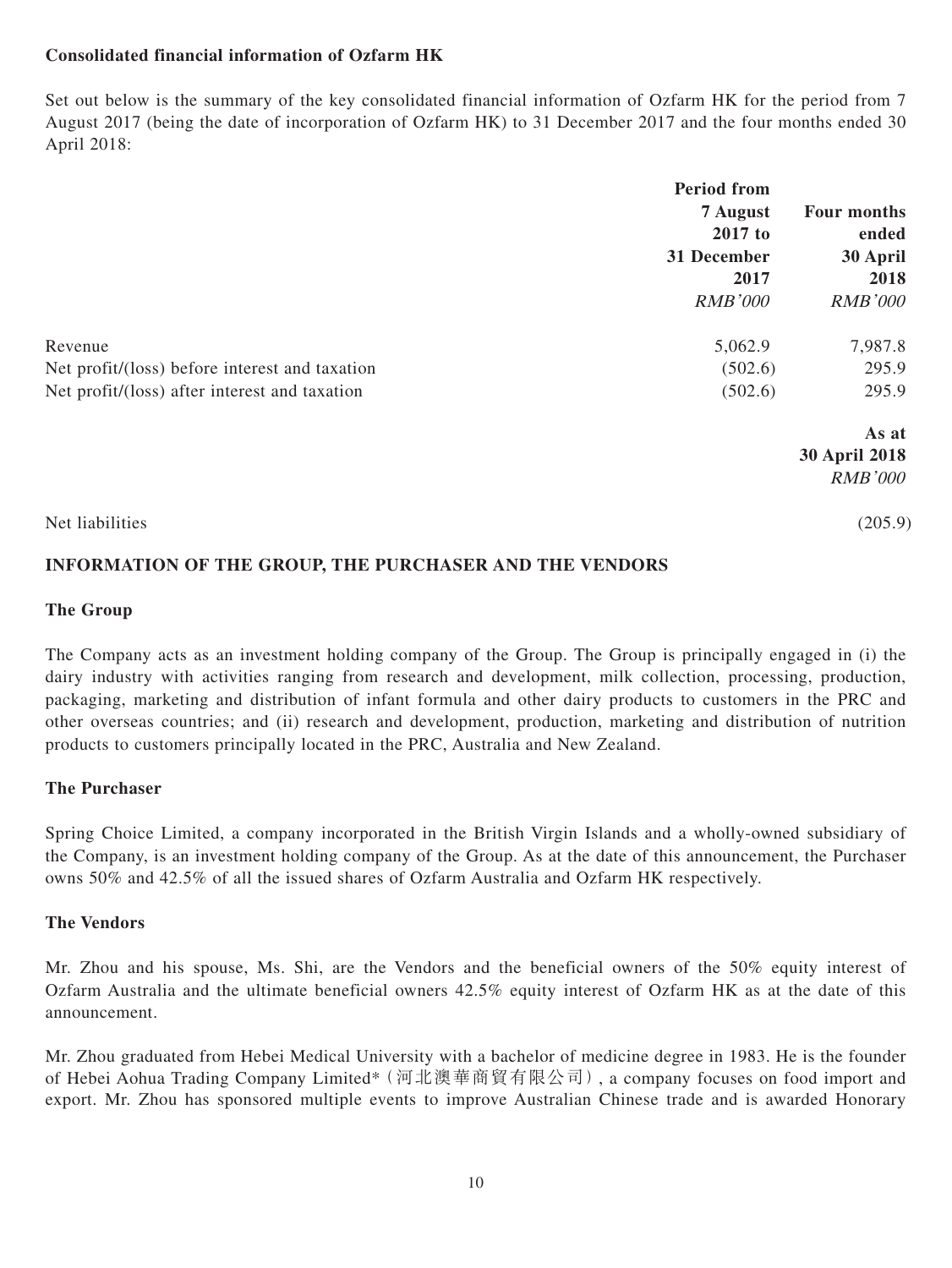President of Australia Hebei Association Union. He is also a co-founder of Jing-Jin-Ji General Commerce Association. Mr. Zhou has been the managing director of ADP Holdings (Australia) Pty Ltd and its subsidiaries and Ozfarm Australia since their respective establishments. Meanwhile, Mr. Zhou is also a director of Ausnutrition Care Pty Ltd and Australian Dairy Park Pty Ltd., both are non-wholly-owned subsidiaries of the Company.

Ms. Shi graduated from Inner Mongolia University with a bachelor of arts degree in 1987. She was granted the China Foreign Trade Merchandiser Qualification Certificate in first round in 1989. Ms. Shi has 25 years of professional experience in import and export business. She has been the commercial manager of Australian Dairy Park Pty Ltd, a non-wholly-owned subsidiary of the Company, since 2013.

## **MANDATE TO ISSUE THE CONSIDERATION SHARES AND APPLICATION FOR LISTING**

The Consideration Shares will be issued and allotted pursuant to the General Mandate. The maximum number of Shares that can be issued under the General Mandate is 251,212,306 Shares. As at the date of this announcement, no Shares have been issued and allotted under the General Mandate. Accordingly, the General Mandate is sufficient for the issue and allotment of the Consideration Shares and is not subject to the Shareholders' approval.

The Consideration Shares will be issued free from all Encumbrances together with all rights attaching to them, including the right to receive all dividends declared and will rank pari passu with all other issued Shares in all respects as at the date of issue.

Application will be made by the Company to the Listing Committee of the Stock Exchange for the listing of and permission to deal in the Consideration Shares.

## **IMPLICATIONS UNDER THE LISTING RULES**

Pursuant to Rule 14.22 of the Listing Rules, the ADP Acquisition, the grant of the ADP Put Option, the First Oz Acquisition and the grant of the Oz Vendors Put Option, details of which are set out in the Company's announcement dated 22 May 2017, and the Acquisitions (collectively, the "**Transactions**") shall be aggregated as if they were one transaction for the purpose of Chapter 14 of the Listing Rules.

Upon aggregation, as one or more of the applicable percentage ratios (as defined in Rule 14.07 of the Listing Rules) in respect of the Transactions exceed 5% but are less than 25%, the Transactions constitute discloseable transactions for the Company and are subject to reporting and announcement requirements under Chapter 14 of the Listing Rules.

Both Ozfarm Australia and Ozfarm HK are insignificant subsidiaries of the Company pursuant to Rule 14A.09(1) of the Listing Rules. Mr. Zhou is a director of Ozfarm Australia and the Vendors are substantial shareholders of Ozfarm Australia and therefore, notwithstanding Mr. Zhou's directorship in Ozfarm Australia and the Vendors' interest in Ozfarm Australia, he/they and his/their associates are not regarded as connected persons of the Company pursuant to Rule 14A.09 of the Listing Rules.

Further, as New Colour holds 42.5% equity interest of Ozfarm HK, it is a substantial shareholder of an insignificant subsidiary of the Company and therefore notwithstanding New Colour's interest in Ozfarm HK, it and its ultimate beneficial owners, i.e. the Vendors, are not regarded as connected persons of the Company pursuant to Rule 14A.09 of the Listing Rules.

Accordingly, the Transactions do not constitute connected transactions of the Company under Chapter 14A of the Listing Rules.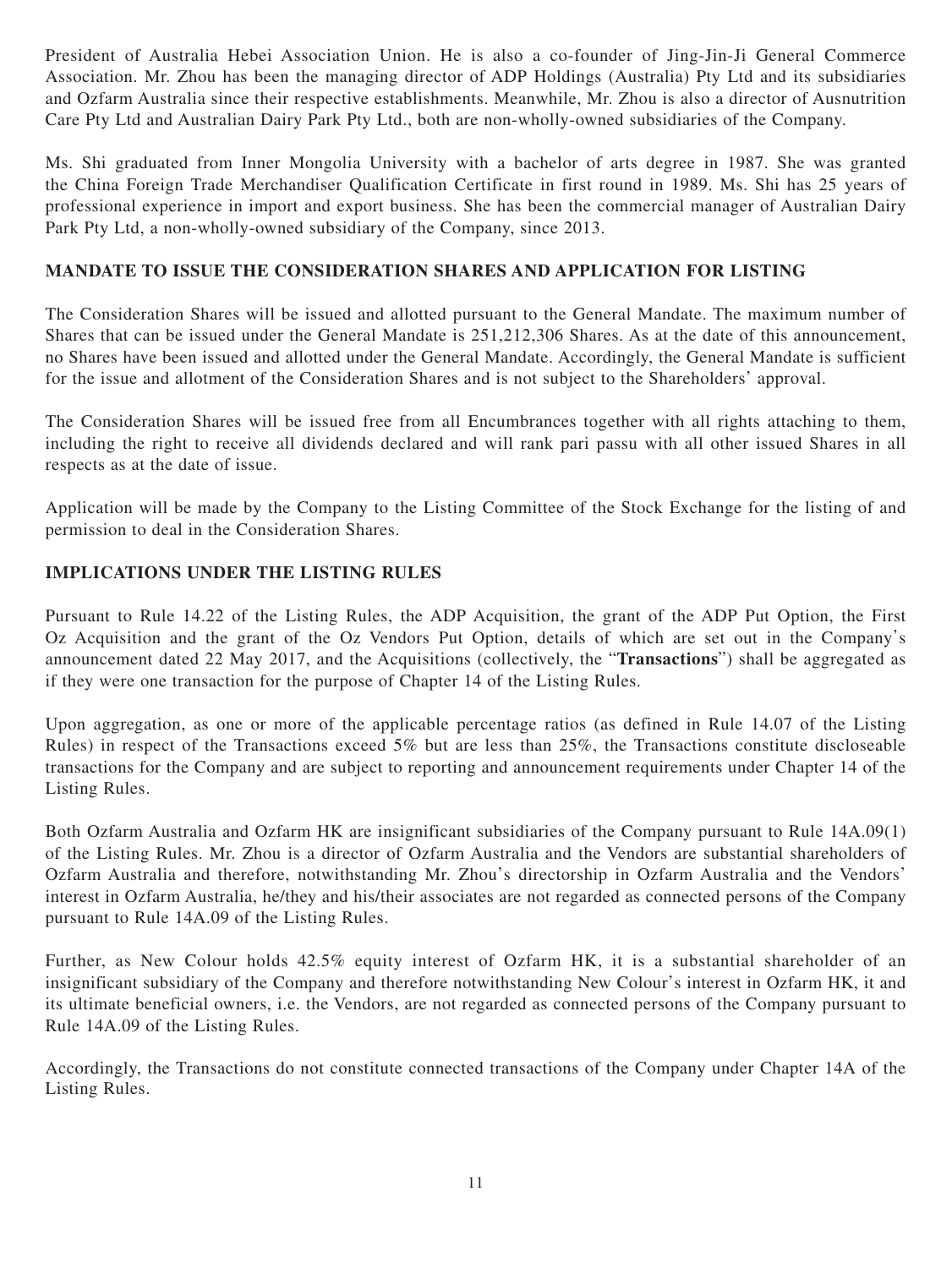# **DEFINITIONS**

Unless otherwise specified, the following terms have the following meanings in this announcement:

| "Acquisitions"           | collectively, the acquisition of the Australian Sale Shares and the acquisition<br>of the HK Sale Shares                                                                                                                                                                                                                                                                                                                                                                                                                                                                  |
|--------------------------|---------------------------------------------------------------------------------------------------------------------------------------------------------------------------------------------------------------------------------------------------------------------------------------------------------------------------------------------------------------------------------------------------------------------------------------------------------------------------------------------------------------------------------------------------------------------------|
| "Adjustment"             | the consideration payable by the Company to the Vendors in the event that the<br>value of the Sale Shares (as formulated under the Valuation) is higher than<br>the Initial Consideration, with a maximum cap of approximately AUD58.22<br>million                                                                                                                                                                                                                                                                                                                        |
| "Adjustment Shares"      | the new Shares to be issued by the Company to the Vendors for the settlement<br>of the Adjustment (if any) pursuant to the Sale and Purchase Deed                                                                                                                                                                                                                                                                                                                                                                                                                         |
| "ADP Acquisition"        | the acquisition of the 4,002,000 issued and fully-paid ordinary shares of ADP<br>Holdings (Australia) Pty Ltd pursuant to the share purchase deed dated 22<br>May 2017 entered into among Ausnutrition Care Pty Ltd, ADP Group Limited,<br>Mr. Sheng Zhong, Mr. Zhou and Ms. Shi, details of which are set out in the<br>Company's announcement dated 22 May 2017                                                                                                                                                                                                         |
| "ADP Put Option"         | the right of ADP Group Limited to require Ausnutria Dairy (China) Co.<br>Limited to purchase all the shares of Ausnutrition Care Pty Ltd owned by ADP<br>Group Limited pursuant to the shareholders deed dated 22 May 2017 entered<br>into among Ausnutrition Care Pty Ltd, Ausnutria Dairy (China) Co. Limited,<br>ADP Group Limited, Mr. Sheng Zhong, Mr. Zhou and Ms. Shi in relation to<br>the shareholders' rights and obligations as a shareholder to Ausnutrition Care<br>Pty Ltd, details of which are set out in the Company's announcement dated 22<br>May 2017 |
| "Australian Sale Shares" | 57,895 issued and fully-paid shares of Ozfarm Australia, representing 50% of<br>the issued share capital of Ozfarm Australia                                                                                                                                                                                                                                                                                                                                                                                                                                              |
| "Board"                  | the board of Directors                                                                                                                                                                                                                                                                                                                                                                                                                                                                                                                                                    |
| "Business Day(s)"        | a day from Monday to Friday excluding any public holidays in Melbourne,<br>Victoria                                                                                                                                                                                                                                                                                                                                                                                                                                                                                       |
| "CFDA"                   | Chinese Food and Drug Administration                                                                                                                                                                                                                                                                                                                                                                                                                                                                                                                                      |
| "Company"                | Ausnutria Dairy Corporation Ltd, a company incorporated in the Cayman<br>Islands with limited liability, the Shares are listed on the Main Board of the<br>Stock Exchange (stock code: 1717)                                                                                                                                                                                                                                                                                                                                                                              |
| "Completion"             | completion of the sale and purchase of the Sale Shares in accordance with the<br>Sale and Purchase Deed                                                                                                                                                                                                                                                                                                                                                                                                                                                                   |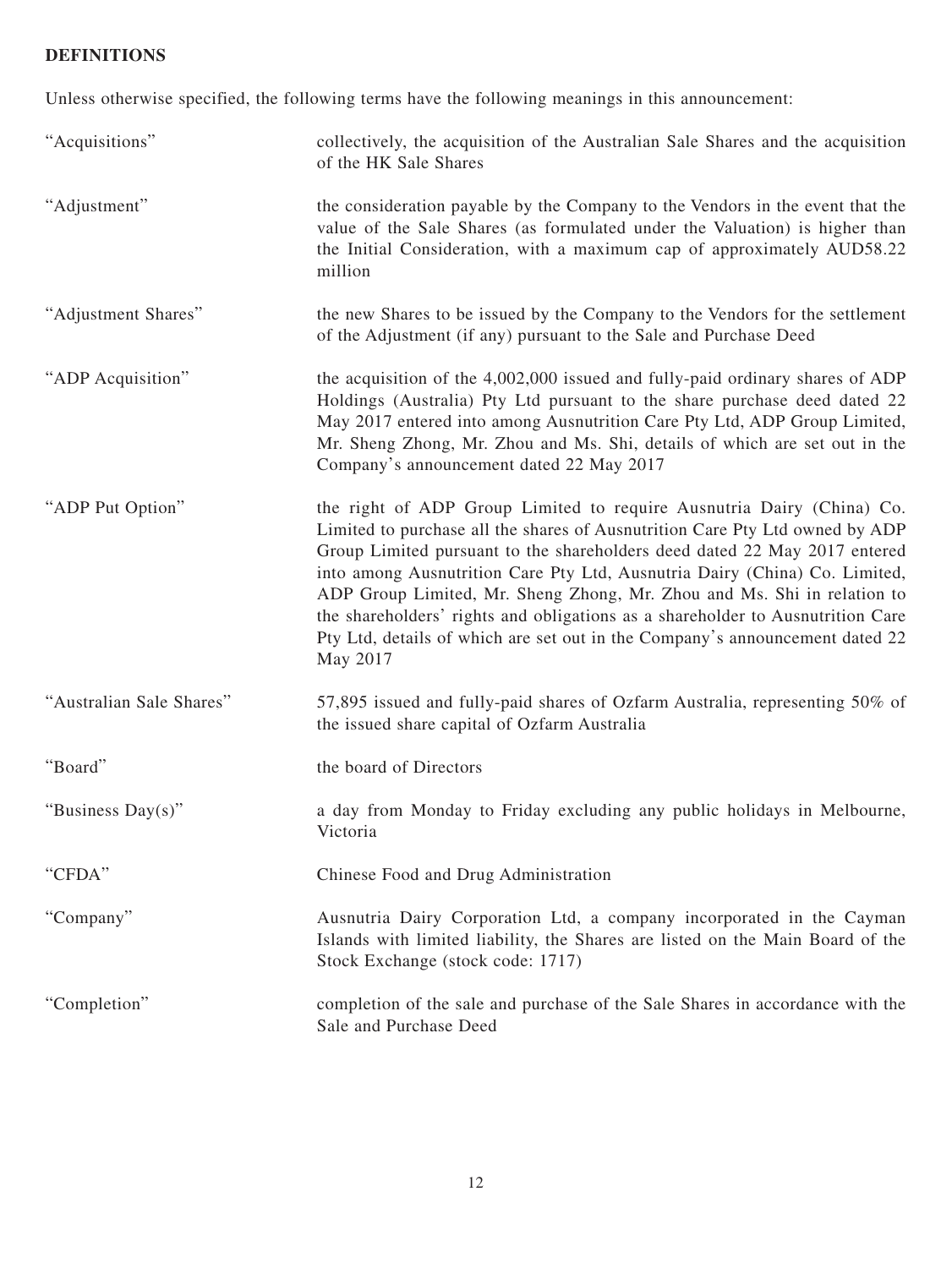| "Completion Date"        | two (2) Business Days after satisfaction or waiver of the conditions set out in<br>the sub-section headed "Sale and Purchase Deed – Conditions precedent" or<br>such other date as agreed by the parties in writing                                                                                                                                                                                                                                                                                                                                                                                                                                                                                                                                                                                                                                                                |
|--------------------------|------------------------------------------------------------------------------------------------------------------------------------------------------------------------------------------------------------------------------------------------------------------------------------------------------------------------------------------------------------------------------------------------------------------------------------------------------------------------------------------------------------------------------------------------------------------------------------------------------------------------------------------------------------------------------------------------------------------------------------------------------------------------------------------------------------------------------------------------------------------------------------|
| "connected person(s)"    | has the meaning ascribed thereto under the Listing Rules                                                                                                                                                                                                                                                                                                                                                                                                                                                                                                                                                                                                                                                                                                                                                                                                                           |
| "Consideration Share(s)" | collectively, the Initial Consideration Shares and the Adjustment Shares (if<br>any)                                                                                                                                                                                                                                                                                                                                                                                                                                                                                                                                                                                                                                                                                                                                                                                               |
| "Director(s)"            | $directory(s)$ of the Company                                                                                                                                                                                                                                                                                                                                                                                                                                                                                                                                                                                                                                                                                                                                                                                                                                                      |
| "EBIT"                   | earnings before interest and tax                                                                                                                                                                                                                                                                                                                                                                                                                                                                                                                                                                                                                                                                                                                                                                                                                                                   |
| "Encumbrance $(s)$ "     | any mortgage, charge, pledge, lien (otherwise than arising by statute or<br>operation of law), option, restriction, hypothecation, assignment, right of first<br>refusal, right of pre-emption, third-party right or interest, other encumbrance,<br>priority or security interest of any kind, or any other type of preferential<br>arrangement (including, without limitation, a title transfer or retention<br>arrangement) having similar effect, and any agreement or obligation to create<br>or grant any of the aforesaid                                                                                                                                                                                                                                                                                                                                                   |
| "FIRB Approval"          | (i) the Treasurer of the Commonwealth of Australia becomes precluded from<br>making an order in respect of the acquisition of the Australian Sale Shares<br>under the Foreign Acquisitions and Takeovers Act 1975 (Cth); or (ii) the<br>Purchaser has received written advice from or on behalf of the Treasurer of the<br>Commonwealth of Australia stating or to the effect that the Commonwealth<br>Government does not object to the Purchaser and the Vendors entering into<br>and completing the transactions the subject of the Sale and Purchase Deed,<br>being advice that is either unconditional or does not include a condition<br>that the Purchaser, acting reasonably, considers unacceptable (other than the<br>standard taxation conditions and additional taxation conditions set out in<br>attachment A and B of FIRB Guidance Note 47 titled 'Tax Conditions') |
| "First Oz Acquisition"   | the acquisition and subscription of the shares of Ozfarm Australia pursuant to<br>the First Oz SPD, details of which are set out in the Company's announcement<br>dated 22 May 2017                                                                                                                                                                                                                                                                                                                                                                                                                                                                                                                                                                                                                                                                                                |
| "First Oz SPD"           | the share purchase deed dated 22 May 2017 entered into between the<br>Purchaser and the Vendors in relation to the First Oz Acquisition, details of<br>which are set out in the Company's announcement dated 22 May 2017                                                                                                                                                                                                                                                                                                                                                                                                                                                                                                                                                                                                                                                           |
| "General Mandate"        | the general mandate granted to the Directors by the Shareholders pursuant to<br>an ordinary resolution passed at the annual general meeting of the Company<br>held on 11 May 2018 to issue, allot and deal with Shares up to a maximum<br>of 20% of the aggregate nominal value of the issued share capital of the<br>Company as at the date of the said annual general meeting                                                                                                                                                                                                                                                                                                                                                                                                                                                                                                    |
| "Group"                  | the Company and its subsidiaries                                                                                                                                                                                                                                                                                                                                                                                                                                                                                                                                                                                                                                                                                                                                                                                                                                                   |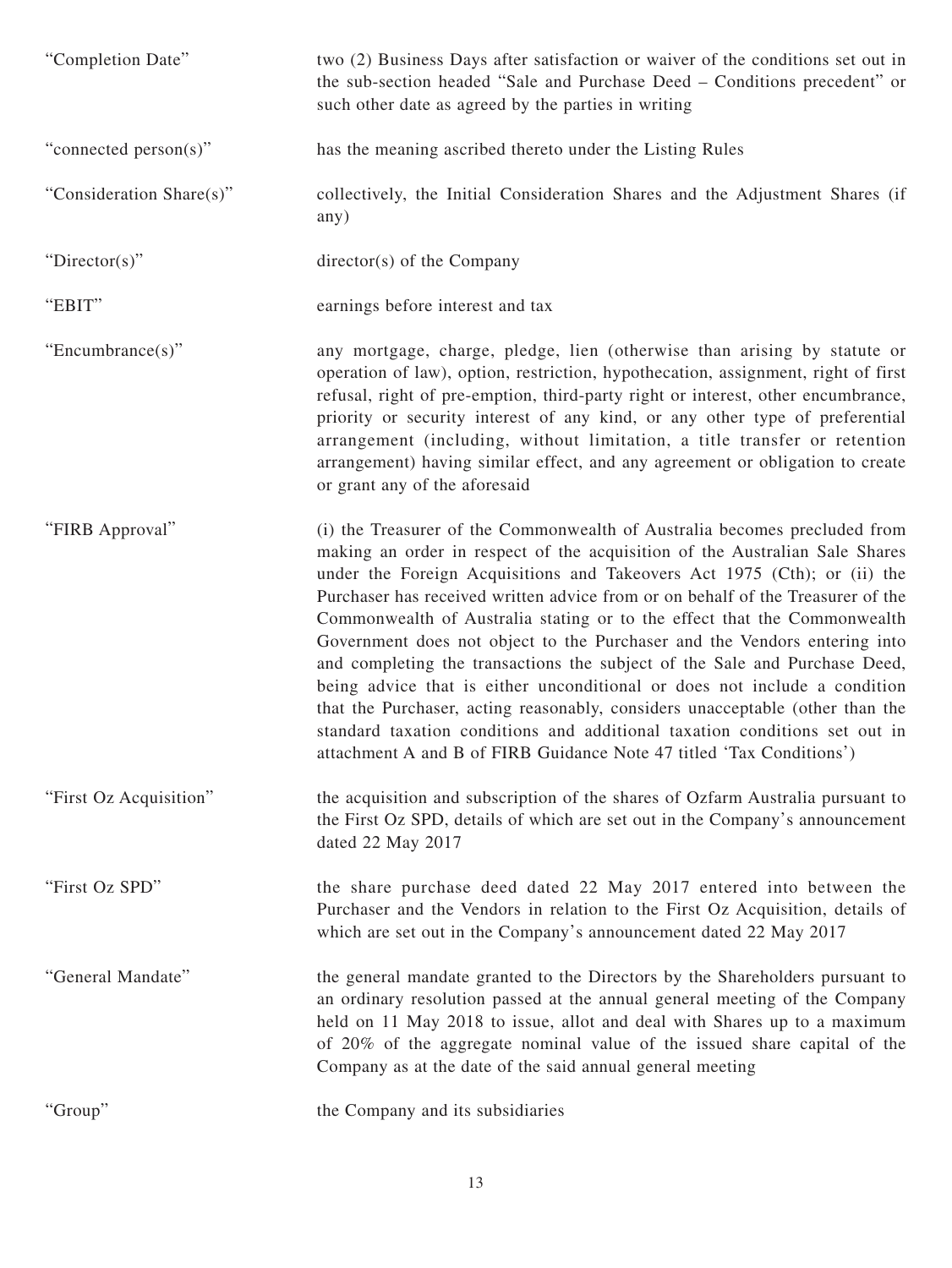| "HK Sale Shares"                       | 425 issued and fully-paid ordinary shares of Ozfarm HK, representing 42.5%<br>of the issued share capital of Ozfarm HK                                                                                                                                                                                                                                                               |
|----------------------------------------|--------------------------------------------------------------------------------------------------------------------------------------------------------------------------------------------------------------------------------------------------------------------------------------------------------------------------------------------------------------------------------------|
| "Hong Kong"                            | the Hong Kong Special Administrative Region of the PRC                                                                                                                                                                                                                                                                                                                               |
| "Initial Consideration"                | the initial consideration of approximately AUD21.78 million payable by the<br>Company to the Vendor for the acquisition of the Australian Sale Shares                                                                                                                                                                                                                                |
| "Initial Consideration Shares"         | the 12,980,000 new Shares to be issued by the Company to the Vendors for the<br>settlement of the Initial Consideration pursuant to the Sale and Purchase Deed                                                                                                                                                                                                                       |
| "Initial Consideration<br>Share Price" | HK\$10.00 per Initial Consideration Share                                                                                                                                                                                                                                                                                                                                            |
| "Listing Rules"                        | The Rules Governing the Listing of Securities on the Stock Exchange                                                                                                                                                                                                                                                                                                                  |
| "Mr. Zhou"                             | Mr. Joe Zhou, being one of the Vendors who owns 25.5% equity interest in<br>Ozfarm Australia and 51% equity interest in New Colour as at the date of this<br>announcement                                                                                                                                                                                                            |
| "Ms. Shi"                              | Ms. Lisa Xiang Shi, being one of the Vendors who owns 24.5% equity interest<br>in Ozfarm Australia and 49% equity interest in New Colour as at the date of<br>this announcement                                                                                                                                                                                                      |
| "New Colour"                           | New Colour Investment Limited, a company incorporated in the British Virgin<br>Islands and wholly-owned by the Vendors                                                                                                                                                                                                                                                               |
| "Ozfarm Australia"                     | Ozfarm Royal Pty Ltd, a company incorporated in Australia with limited<br>liability and is equally owned by the Purchaser and the Vendors as at the date<br>of this announcement                                                                                                                                                                                                     |
| "Ozfarm China"                         | Ozfarm Nutrition (Changsha) Co., Ltd* (澳滋營養品 (長沙)有限公司),<br>a company established in the PRC and a direct wholly-owned subsidiary of<br>Ozfarm HK                                                                                                                                                                                                                                     |
| "Ozfarm Group"                         | Ozfarm Australia, Ozfarm HK and its subsidiary                                                                                                                                                                                                                                                                                                                                       |
| "Ozfarm HK"                            | Ozfarm Royal (HK) Limited, a company incorporated in Hong Kong, which<br>is owned as to 42.5%, 42.5% and 15% by the Purchaser, New Colour and<br>certain senior managements of Ozfarm China respectively as at the date of this<br>announcement                                                                                                                                      |
| "Oz Vendors Put Option"                | the right of the Vendors to sell all their shares of Ozfarm Australia pursuant<br>to the shareholders deed dated 22 May 2017 entered into among Ozfarm<br>Australia, the Purchaser and the Vendors in relation to the shareholders' rights<br>and obligations as a shareholder to Ozfarm Australia, details of which were set<br>out in the Company's announcement dated 22 May 2017 |